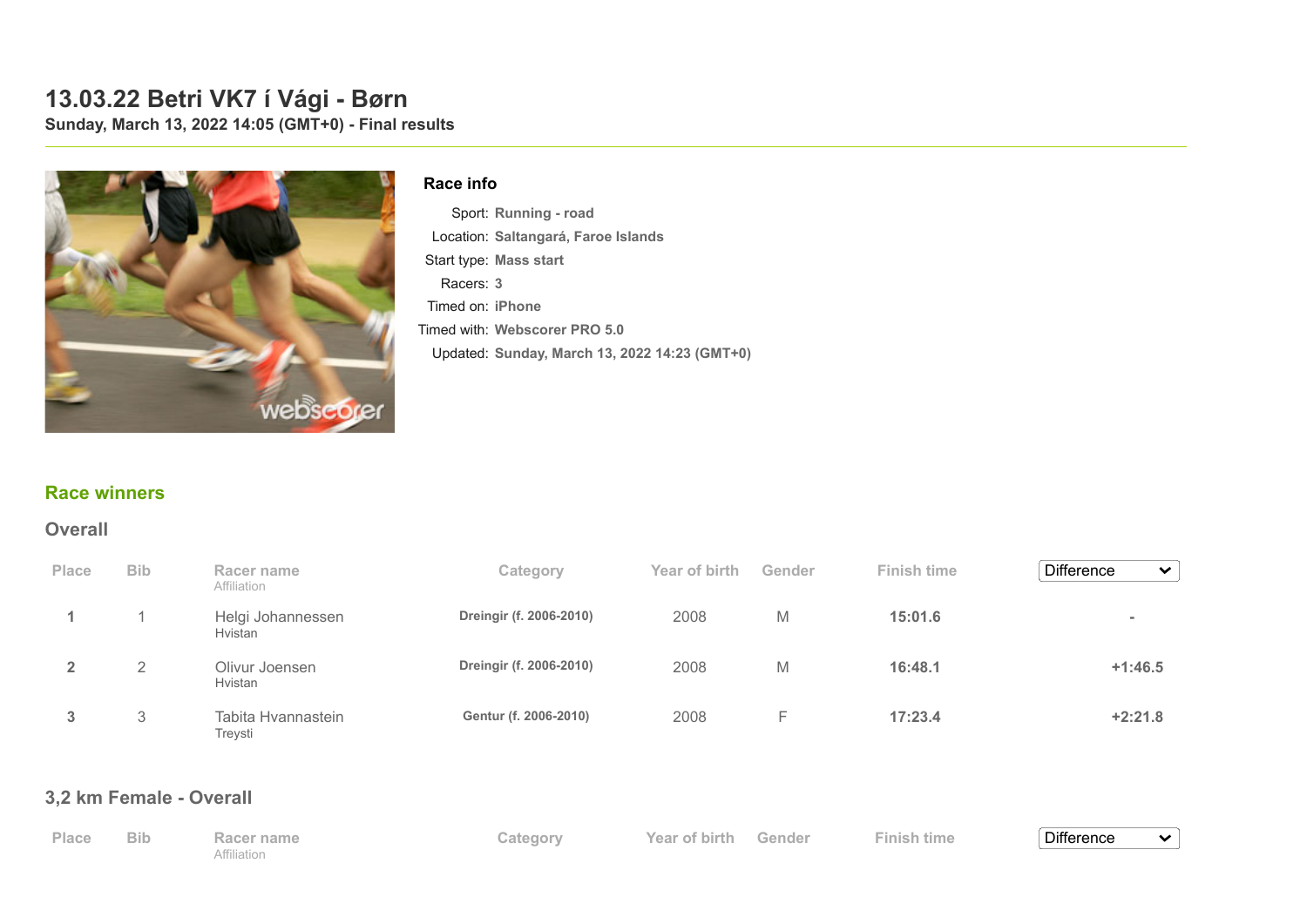| Place | <b>Bib</b> | Racer name<br>Affiliation     | Category              | Year of birth | Gender | <b>Finish time</b> | <b>Difference</b> | $\checkmark$ |
|-------|------------|-------------------------------|-----------------------|---------------|--------|--------------------|-------------------|--------------|
|       |            | Tabita Hvannastein<br>Trevsti | Gentur (f. 2006-2010) | 2008          |        | 17:23.4            |                   |              |

## **3,2 km Female - Gentur (f. 2006-2010)**

| Place | <b>Bib</b> | Racer name<br>Affiliation     | Category              | Year of birth | Gender | <b>Finish time</b> | <b>Difference</b> | ີ |
|-------|------------|-------------------------------|-----------------------|---------------|--------|--------------------|-------------------|---|
|       |            | Tabita Hvannastein<br>Treysti | Gentur (f. 2006-2010) | 2008          |        | 17:23.4            |                   |   |

### **3,2 km Male - Overall**

| <b>Place</b> | <b>Bib</b> | Racer name<br>Affiliation           | Category                | Year of birth | Gender | <b>Finish time</b> | <b>Difference</b><br>$\checkmark$ |
|--------------|------------|-------------------------------------|-------------------------|---------------|--------|--------------------|-----------------------------------|
|              |            | Helgi Johannessen<br><b>Hvistan</b> | Dreingir (f. 2006-2010) | 2008          | М      | 15:01.6            | $\equiv$                          |
|              |            | Olivur Joensen<br><b>H</b> vistan   | Dreingir (f. 2006-2010) | 2008          | M      | 16:48.1            | $+1:46.5$                         |

## **3,2 km Male - Dreingir (f. 2006-2010)**

| <b>Place</b> | <b>Bib</b> | Racer name<br>Affiliation    | Category                | Year of birth | Gender | Finish time | <b>Difference</b><br>$\checkmark$ |
|--------------|------------|------------------------------|-------------------------|---------------|--------|-------------|-----------------------------------|
|              |            | Helgi Johannessen<br>Hvistan | Dreingir (f. 2006-2010) | 2008          |        | 15:01.6     | $\sim$                            |
|              | ∼          | Olivur Joensen<br>Hvistan    | Dreingir (f. 2006-2010) | 2008          | ΙVΙ    | 16:48.1     | $+1:46.5$                         |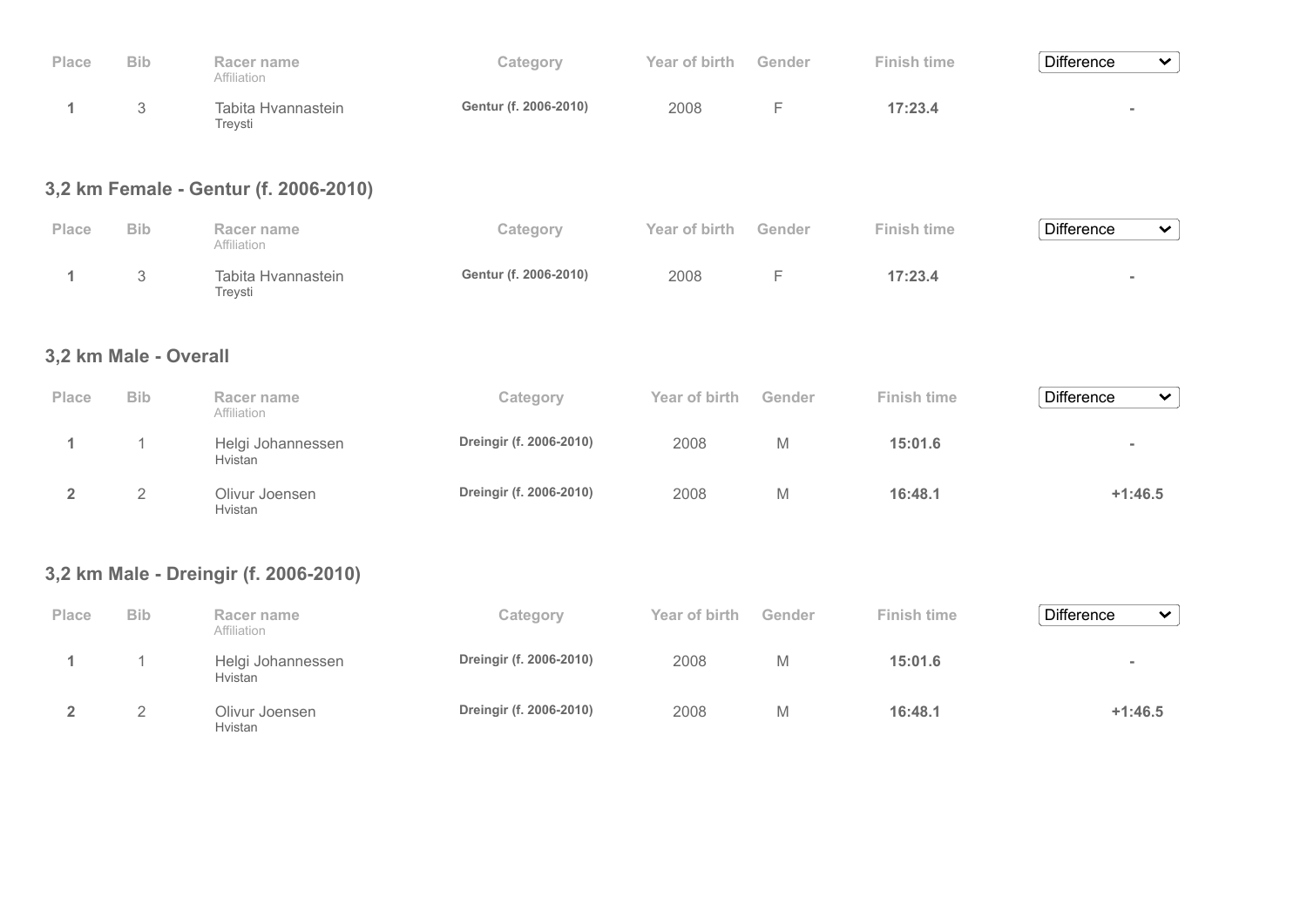# **13.03.22 Betri VK7 í Vági - Vaksin**

**Sunday, March 13, 2022 14:35 (GMT+0) - Final results**



#### **Race info**

Sport: **Running - road** Location: **Saltangará, Faroe Islands** Start type: **Mass start** Racers: **31** Timed on: **iPhone** Timed with: **Webscorer PRO 5.0** Updated: **Sunday, March 13, 2022 16:04 (GMT+0)**

#### **[Race winners](https://www.webscorer.com/race?raceid=270670)**

#### **Overall**

| Place          | <b>Bib</b> | Racer name<br>Affiliation   | Category                  | Year of birth | Gender | <b>Finish time</b> | <b>Difference</b><br>$\checkmark$ |
|----------------|------------|-----------------------------|---------------------------|---------------|--------|--------------------|-----------------------------------|
|                | 30         | Rógvi Kárason<br>Bragdið    | Me. opin (2005 og eldri)  | 1996          | M      | 34:31.5            | $\blacksquare$                    |
| $\overline{2}$ | 18         | Henry Olsen<br>Bragdið      | Me. supervet. (1957-1966) | 1964          | M      | 35:04.4            | $+0:32.9$                         |
| 3              | 15         | Hallur Holm<br>Bragdið      | Me. vet. (1967-1976)      | 1967          | M      | 35:44.9            | $+1:13.4$                         |
| $\overline{4}$ | 29         | Rógvi Johansen<br>Bragdið   | Me. opin (2005 og eldri)  | 1997          | M      | 35:48.8            | $+1:17.3$                         |
| 5              | 20         | Ingi Johannessen<br>Roysnið | Mansungl. (2001-2005)     | 2002          | M      | 36:44.1            | $+2:12.6$                         |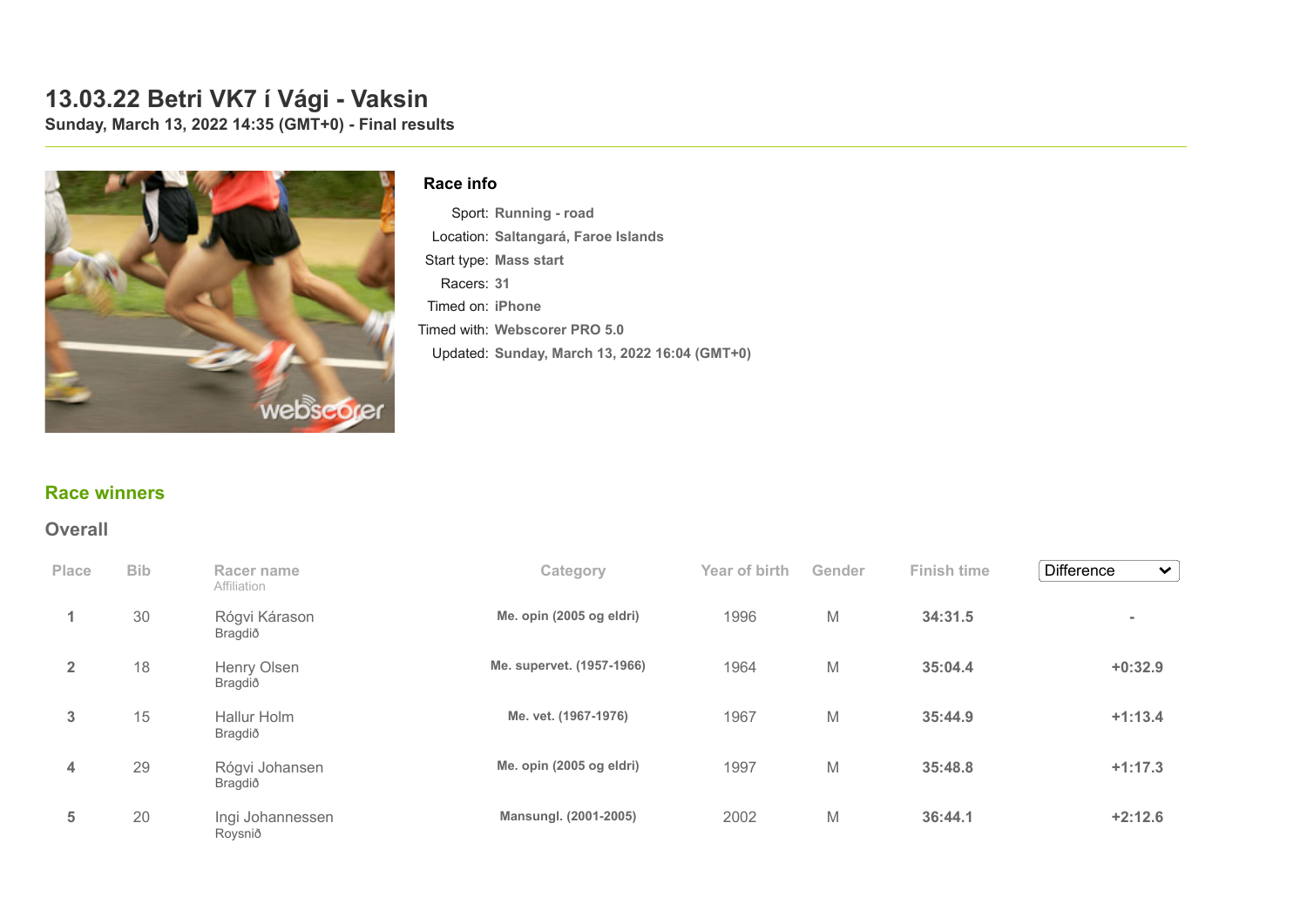| Place            | <b>Bib</b>     | Racer name<br>Affiliation             | Category                         | Year of birth | Gender | <b>Finish time</b> | <b>Difference</b><br>$\checkmark$ |
|------------------|----------------|---------------------------------------|----------------------------------|---------------|--------|--------------------|-----------------------------------|
| $\boldsymbol{6}$ | 14             | Finn Johannessen<br>Hvistan           | Me. opin (2005 og eldri)         | 1978          | M      | 37:07.6            | $+2:36.1$                         |
| $\overline{7}$   | 23             | Maria Biskopstø<br>Treysti            | Kvinnuungl. (2001-2005)          | 2002          | F      | 37:53.9            | $+3:22.4$                         |
| 8                | $\,$ 5 $\,$    | Arnfinn Johannessen<br>Roysnið        | Me. supervet. (1957-1966)        | 1965          | M      | 37:56.6            | $+3:25.1$                         |
| $\boldsymbol{9}$ | 33             | Vibeka Eihilt Sivertsen<br>Treysti    | Kvinnuungl. (2001-2005)          | 2005          | F      | 38:22.9            | $+3:51.4$                         |
| 10               | 24             | Markus Hvannastein<br>Treysti         | Me. opin (2005 og eldri)         | 1984          | M      | 39:34.6            | $+5:03.1$                         |
| 11               | $\overline{4}$ | Ann Thomsen<br>Bragdið                | Kv. supervet. (1957-1966)        | 1966          | F      | 40:04.9            | $+5:33.4$                         |
| 12               | $\hbox{9}$     | Borgar Juliusson Biskopstø<br>Treysti | Me. supervet. (1957-1966)        | 1962          | M      | 40:36.6            | $+6:05.1$                         |
| 13               | 6              | Arni Brattaberg<br>Hvistan            | Me. opin (2005 og eldri)         | 1977          | M      | 41:04.4            | $+6:32.9$                         |
| 14               | 34             | Kristian Sivertsen<br>Treysti         | Mansungl. (2001-2005)            | 2004          | M      | 42:12.2            | $+7:40.7$                         |
| 15               | 19             | Hjalti Gunnarstein<br>Bragdið         | Me. supervet. (1957-1966)        | 1961          | M      | 42:19.7            | $+7:48.2$                         |
| 16               | 27             | Petur Óli Samuelsen<br>Hvistan        | Me. opin (2005 og eldri)         | 1980          | M      | 42:52.2            | $+8:20.7$                         |
| 17               | 28             | <b>Rikke Madsen</b><br>Bragdið        | Kv. opin (2005 og eldri)         | 1997          | F      | 43:16.9            | $+8:45.4$                         |
| 18               | 31             | Súni Kristiansen<br>Roysnið           | Me. ultravet. (f.1956 ella fyrr) | 1956          | M      | 44:42.6            | $+10:11.1$                        |
| 19               | 16             | Heidi Óluvá Jógvansdóttir<br>Bragdið  | Kv. vet. (1967-1976)             | 1972          | F      | 44:48.7            | $+10:17.2$                        |
| 20               | 26             | Óluva Hvannastein<br>Treysti          | Kv. opin (2005 og eldri)         | 1987          | F      | 46:33.0            | $+12:01.5$                        |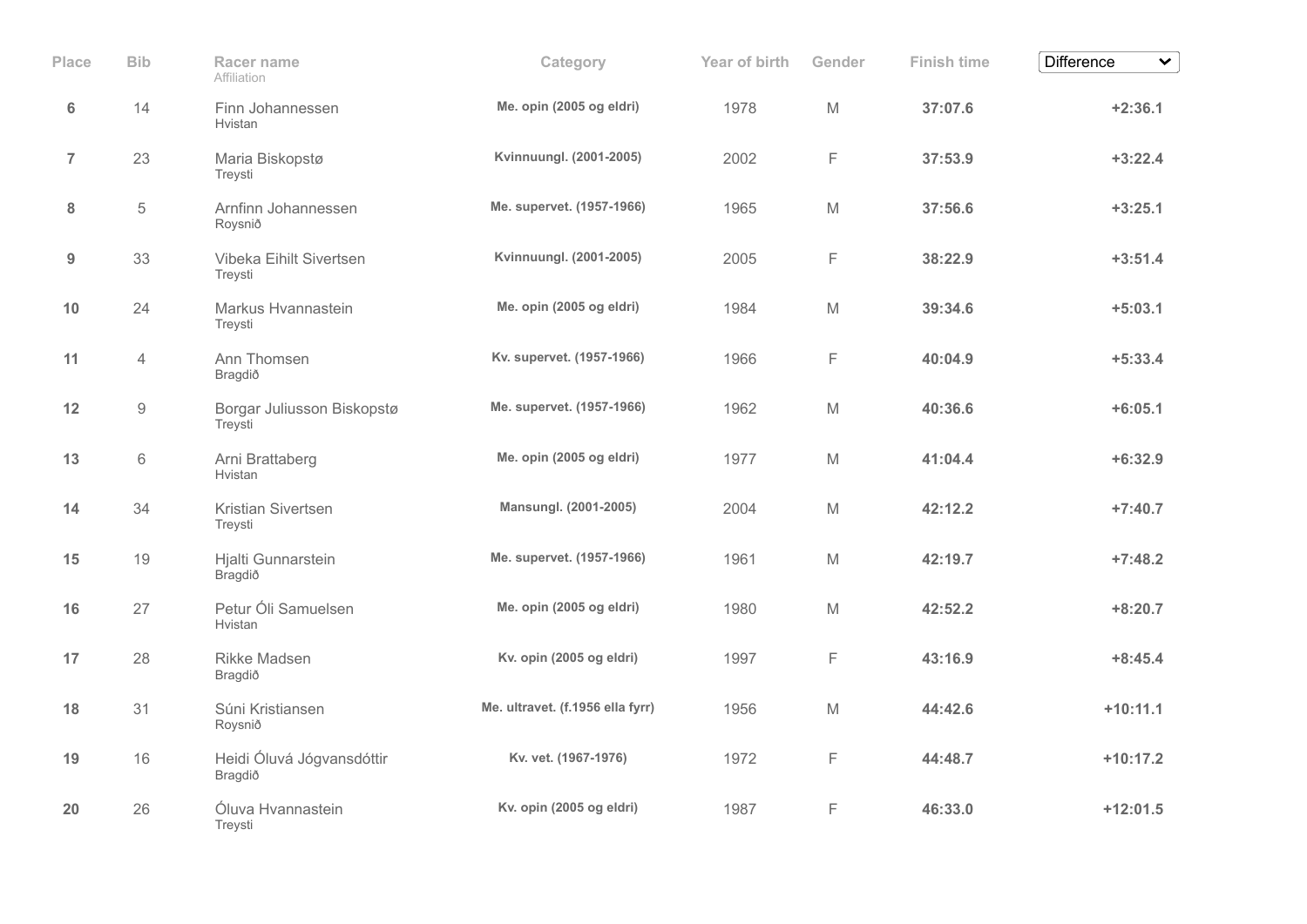| Place | <b>Bib</b>     | Racer name<br>Affiliation              | Category                  | Year of birth | Gender | <b>Finish time</b> | Difference<br>$\checkmark$ |
|-------|----------------|----------------------------------------|---------------------------|---------------|--------|--------------------|----------------------------|
| 21    | 22             | Karin Kirke Petersen<br>Treysti        | Kv. supervet. (1957-1966) | 1964          | F      | 48:10.9            | $+13:39.4$                 |
| 22    | 13             | Elisabeth Larsen<br>Bragdið            | Kv. vet. (1967-1976)      | 1968          | F      | 49:11.4            | $+14:39.9$                 |
| 23    | 11             | Diana Müller<br>Hvistan                | Kv. vet. (1967-1976)      | 1968          | F      | 49:35.2            | $+15:03.7$                 |
| 24    | 12             | Durita Joensen<br>Bragdið              | Kv. opin (2005 og eldri)  | 1977          | F      | 51:06.3            | $+16:34.8$                 |
| 25    | 25             | Martin Sivertsen<br>Treysti            | Me. vet. (1967-1976)      | 1973          | M      | 51:38.4            | $+17:06.9$                 |
| 26    | $\overline{7}$ | <b>Barbara Vinther holm</b><br>Hvistan | Kv. opin (2005 og eldri)  | 1990          | F      | 51:56.1            | $+17:24.6$                 |
| 27    | 21             | Jóhanna Vang<br>Bragdið                | Kv. supervet. (1957-1966) | 1964          | F      | 53:21.2            | $+18:49.7$                 |
| 28    | 17             | Heidi Reidun Joensen<br>Hvistan        | Kv. vet. (1967-1976)      | 1972          | F      | 54:32.5            | $+20:01.0$                 |
| 29    | 10             | Dagnhild Bertelsen<br>Hvistan          | Kv. supervet. (1957-1966) | 1961          | F      | 55:35.2            | $+21:03.7$                 |
| 30    | 32             | Una Højsted<br>Bragdið                 | Kv. supervet. (1957-1966) | 1961          | F      | 55:51.3            | $+21:19.8$                 |
| 31    | $\,8\,$        | <b>Bjørg Hofgaard</b><br>Hvistan       | Kv. supervet. (1957-1966) | 1959          | F      | 1:28:30.8          | $+53:59.3$                 |
|       |                | $ -$                                   |                           |               |        |                    |                            |

| Place | <b>Bib</b> | Racer name<br>Affiliation          | Category                | Year of birth | Gender | <b>Finish time</b> | <b>Difference</b><br>$\checkmark$ |
|-------|------------|------------------------------------|-------------------------|---------------|--------|--------------------|-----------------------------------|
|       | 23         | Maria Biskopstø<br>Treysti         | Kvinnuungl. (2001-2005) | 2002          |        | 37:53.9            |                                   |
|       | 33         | Vibeka Eihilt Sivertsen<br>Trevsti | Kvinnuungl. (2001-2005) | 2005          |        | 38:22.9            | $+0:29.0$                         |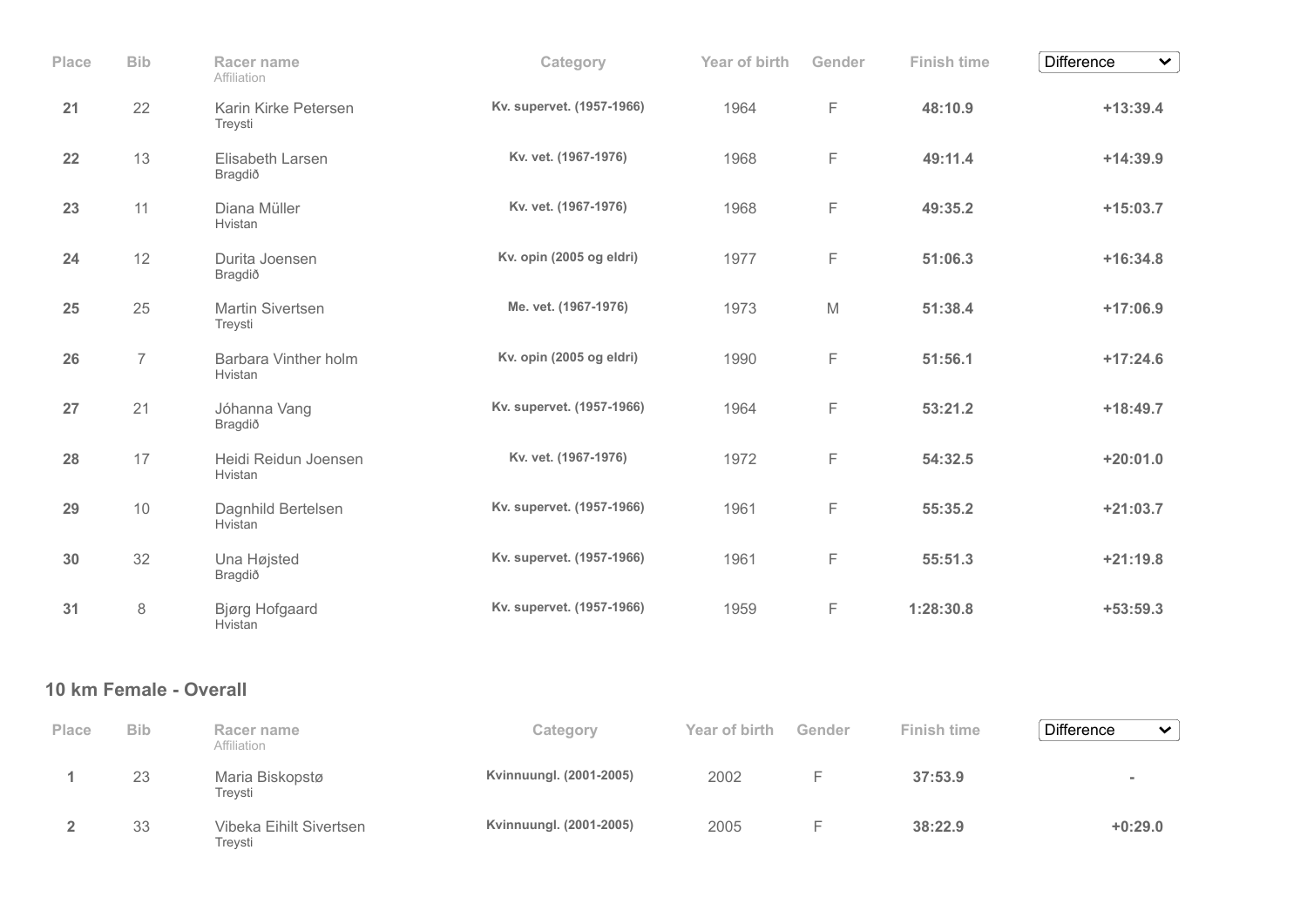| Place          | <b>Bib</b>     | Racer name<br>Affiliation            | Category                  | Year of birth | Gender | <b>Finish time</b> | <b>Difference</b><br>$\checkmark$ |
|----------------|----------------|--------------------------------------|---------------------------|---------------|--------|--------------------|-----------------------------------|
| 3              | $\overline{4}$ | Ann Thomsen<br>Bragdið               | Kv. supervet. (1957-1966) | 1966          | F      | 40:04.9            | $+2:11.0$                         |
| 4              | 28             | Rikke Madsen<br>Bragdið              | Kv. opin (2005 og eldri)  | 1997          | F      | 43:16.9            | $+5:23.0$                         |
| 5              | 16             | Heidi Óluvá Jógvansdóttir<br>Bragdið | Kv. vet. (1967-1976)      | 1972          | F      | 44:48.7            | $+6:54.8$                         |
| 6              | 26             | Óluva Hvannastein<br>Treysti         | Kv. opin (2005 og eldri)  | 1987          | F      | 46:33.0            | $+8:39.1$                         |
| $\overline{7}$ | 22             | Karin Kirke Petersen<br>Treysti      | Kv. supervet. (1957-1966) | 1964          | F      | 48:10.9            | $+10:17.0$                        |
| 8              | 13             | Elisabeth Larsen<br>Bragdið          | Kv. vet. (1967-1976)      | 1968          | F      | 49:11.4            | $+11:17.5$                        |
| $9\,$          | 11             | Diana Müller<br>Hvistan              | Kv. vet. (1967-1976)      | 1968          | F      | 49:35.2            | $+11:41.3$                        |
| 10             | 12             | Durita Joensen<br>Bragdið            | Kv. opin (2005 og eldri)  | 1977          | F      | 51:06.3            | $+13:12.4$                        |
| 11             | $\overline{7}$ | Barbara Vinther holm<br>Hvistan      | Kv. opin (2005 og eldri)  | 1990          | F      | 51:56.1            | $+14:02.2$                        |
| 12             | 21             | Jóhanna Vang<br>Bragdið              | Kv. supervet. (1957-1966) | 1964          | F      | 53:21.2            | $+15:27.3$                        |
| 13             | 17             | Heidi Reidun Joensen<br>Hvistan      | Kv. vet. (1967-1976)      | 1972          | F      | 54:32.5            | $+16:38.6$                        |
| 14             | 10             | Dagnhild Bertelsen<br>Hvistan        | Kv. supervet. (1957-1966) | 1961          | F      | 55:35.2            | $+17:41.3$                        |
| 15             | 32             | Una Højsted<br>Bragdið               | Kv. supervet. (1957-1966) | 1961          | F      | 55:51.3            | $+17:57.4$                        |
| 16             | 8              | Bjørg Hofgaard<br>Hvistan            | Kv. supervet. (1957-1966) | 1959          | F      | 1:28:30.8          | $+50:36.9$                        |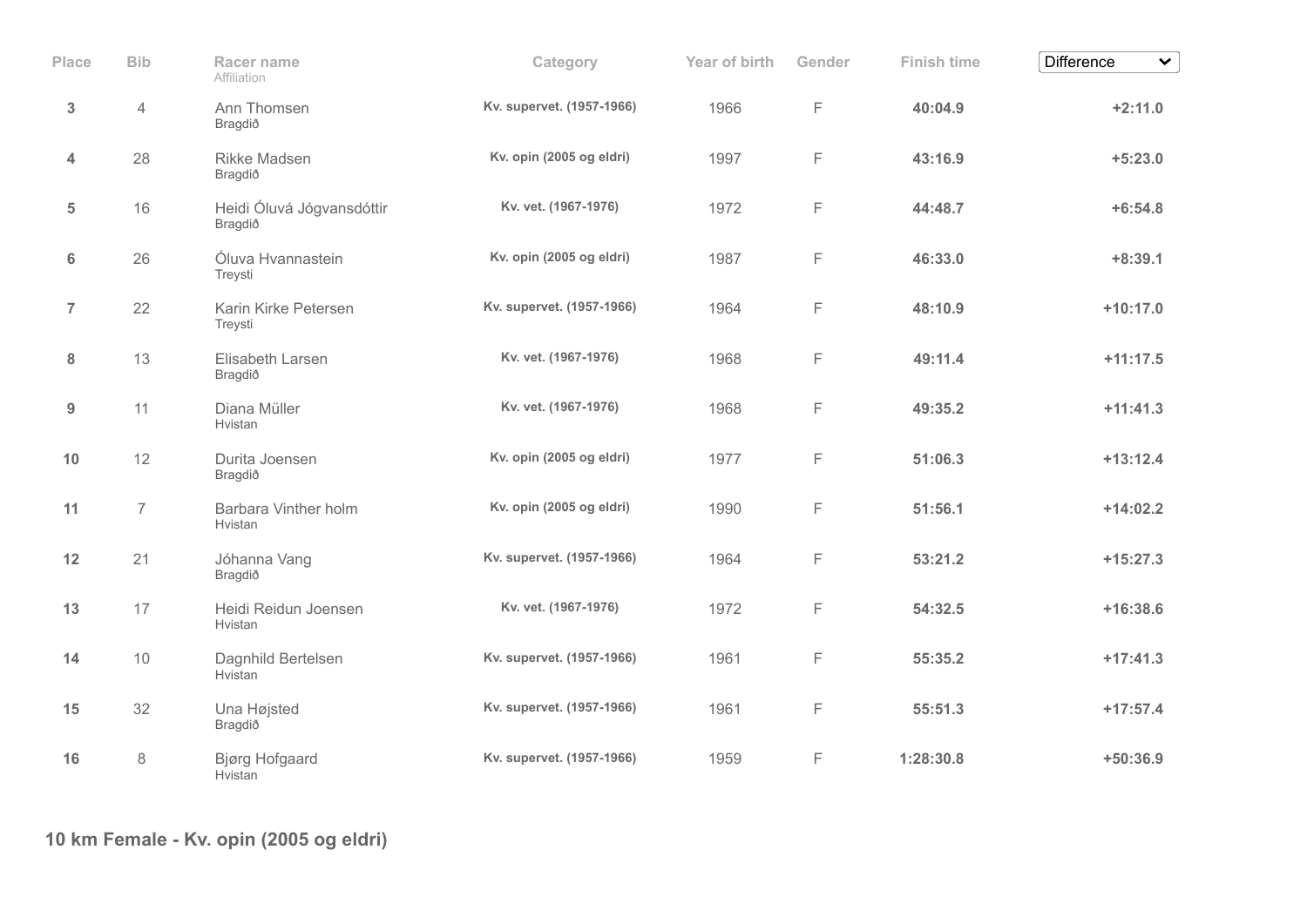| <b>Place</b> | <b>Bib</b> | Racer name<br>Affiliation       | Category                 | Year of birth | Gender | <b>Finish time</b> | <b>Difference</b><br>$\checkmark$ |
|--------------|------------|---------------------------------|--------------------------|---------------|--------|--------------------|-----------------------------------|
|              | 28         | Rikke Madsen<br>Bragdið         | Kv. opin (2005 og eldri) | 1997          | F      | 43:16.9            | $\equiv$                          |
|              | 26         | Óluva Hvannastein<br>Treysti    | Kv. opin (2005 og eldri) | 1987          | F      | 46:33.0            | $+3:16.1$                         |
| 3            | 12         | Durita Joensen<br>Bragdið       | Kv. opin (2005 og eldri) | 1977          | F      | 51:06.3            | $+7:49.4$                         |
| 4            |            | Barbara Vinther holm<br>Hvistan | Kv. opin (2005 og eldri) | 1990          | F      | 51:56.1            | $+8:39.2$                         |

## **10 km Female - Kv. supervet. (1957-1966)**

| Place          | <b>Bib</b>     | Racer name<br>Affiliation        | Category                  | Year of birth | Gender | <b>Finish time</b> | <b>Difference</b><br>$\checkmark$ |
|----------------|----------------|----------------------------------|---------------------------|---------------|--------|--------------------|-----------------------------------|
| 1              | $\overline{4}$ | Ann Thomsen<br>Bragdið           | Kv. supervet. (1957-1966) | 1966          | F      | 40:04.9            | $\equiv$                          |
| $\overline{2}$ | 22             | Karin Kirke Petersen<br>Treysti  | Kv. supervet. (1957-1966) | 1964          | F      | 48:10.9            | $+8:06.0$                         |
| 3              | 21             | Jóhanna Vang<br>Bragdið          | Kv. supervet. (1957-1966) | 1964          | F      | 53:21.2            | $+13:16.3$                        |
| 4              | 10             | Dagnhild Bertelsen<br>Hvistan    | Kv. supervet. (1957-1966) | 1961          | F      | 55:35.2            | $+15:30.3$                        |
| 5              | 32             | Una Højsted<br>Bragdið           | Kv. supervet. (1957-1966) | 1961          | F      | 55:51.3            | $+15:46.4$                        |
| 6              | 8              | <b>Bjørg Hofgaard</b><br>Hvistan | Kv. supervet. (1957-1966) | 1959          | F      | 1:28:30.8          | $+48:25.9$                        |

## **10 km Female - Kv. vet. (1967-1976)**

| Place | <b>Bib</b> | Racer name<br>Affiliation                   | Category             | Year of birth | Gender | <b>Finish time</b> | <b>Difference</b> | $\overline{\phantom{0}}$ |
|-------|------------|---------------------------------------------|----------------------|---------------|--------|--------------------|-------------------|--------------------------|
|       | 16         | Heidi Óluvá Jógvansdóttir<br><b>Bragdið</b> | Kv. vet. (1967-1976) | 1972          |        | 44:48.7            |                   |                          |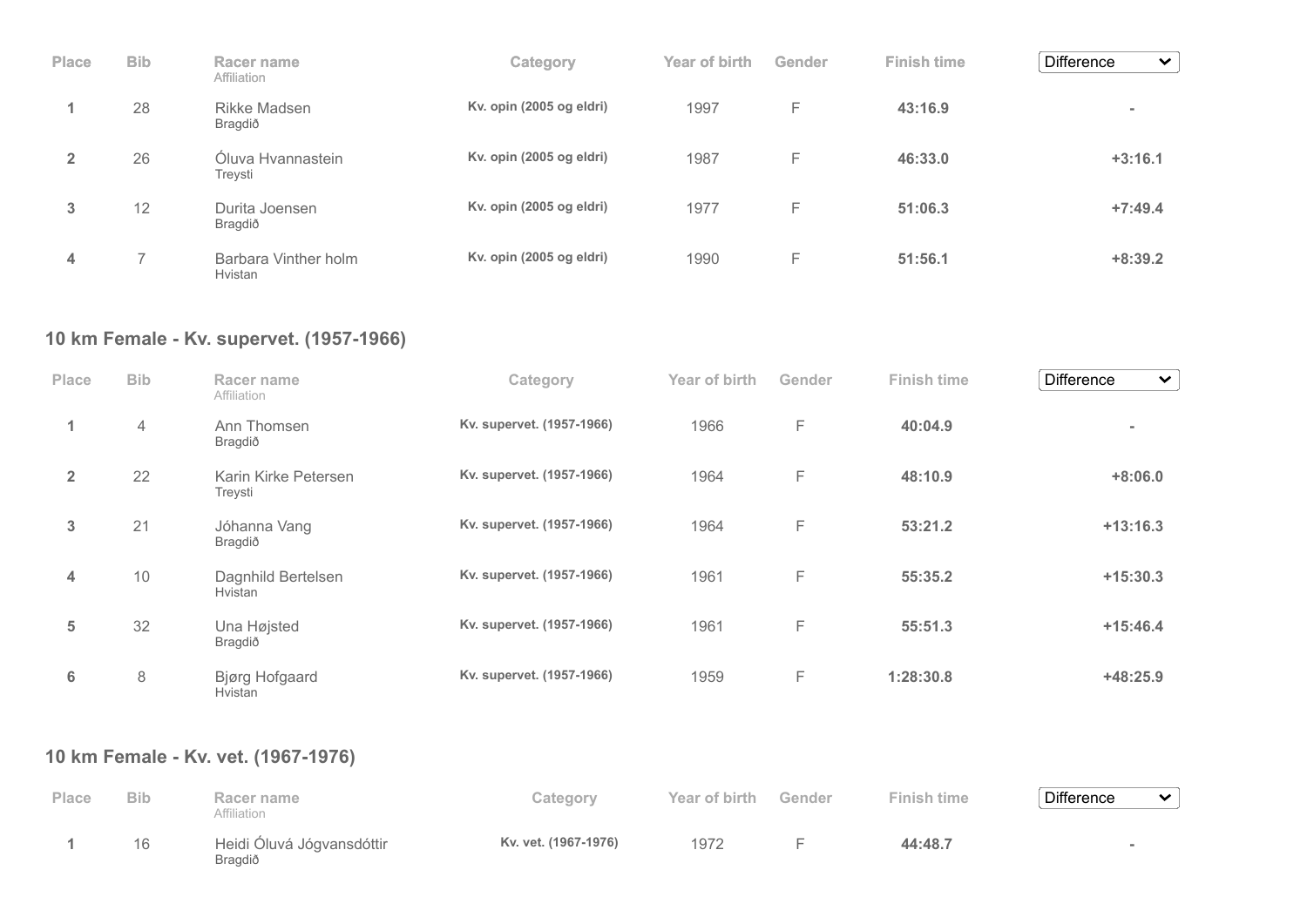| Place | <b>Bib</b> | Racer name<br>Affiliation       | Category             | Year of birth | Gender | <b>Finish time</b> | <b>Difference</b><br>$\checkmark$ |
|-------|------------|---------------------------------|----------------------|---------------|--------|--------------------|-----------------------------------|
|       | 13         | Elisabeth Larsen<br>Bragdið     | Kv. vet. (1967-1976) | 1968          | F.     | 49:11.4            | $+4:22.7$                         |
| 3     | 11         | Diana Müller<br>Hvistan         | Kv. vet. (1967-1976) | 1968          | Е      | 49:35.2            | $+4:46.5$                         |
| 4     | 17         | Heidi Reidun Joensen<br>Hvistan | Kv. vet. (1967-1976) | 1972          | F      | 54:32.5            | $+9:43.8$                         |

### **10 km Female - Kvinnuungl. (2001-2005)**

| Place | <b>Bib</b> | Racer name<br>Affiliation          | Category                | Year of birth | Gender | Finish time | <b>Difference</b><br>$\checkmark$ |
|-------|------------|------------------------------------|-------------------------|---------------|--------|-------------|-----------------------------------|
|       | 23         | Maria Biskopstø<br>Treysti         | Kvinnuungl. (2001-2005) | 2002          |        | 37:53.9     | $\blacksquare$                    |
|       | 33         | Vibeka Eihilt Sivertsen<br>Trevsti | Kvinnuungl. (2001-2005) | 2005          |        | 38:22.9     | $+0:29.0$                         |

### **10 km Male - Overall**

| Place          | <b>Bib</b> | Racer name<br>Affiliation   | Category                  | Year of birth | Gender | <b>Finish time</b> | <b>Difference</b><br>$\checkmark$ |
|----------------|------------|-----------------------------|---------------------------|---------------|--------|--------------------|-----------------------------------|
| 1              | 30         | Rógvi Kárason<br>Bragdið    | Me. opin (2005 og eldri)  | 1996          | M      | 34:31.5            | $\sim$                            |
| $\overline{2}$ | 18         | Henry Olsen<br>Bragdið      | Me. supervet. (1957-1966) | 1964          | M      | 35:04.4            | $+0:32.9$                         |
| 3              | 15         | Hallur Holm<br>Bragdið      | Me. vet. (1967-1976)      | 1967          | M      | 35:44.9            | $+1:13.4$                         |
| 4              | 29         | Rógvi Johansen<br>Bragdið   | Me. opin (2005 og eldri)  | 1997          | M      | 35:48.8            | $+1:17.3$                         |
| 5              | 20         | Ingi Johannessen<br>Roysnið | Mansungl. (2001-2005)     | 2002          | M      | 36:44.1            | $+2:12.6$                         |
| 6              | 14         | Finn Johannessen<br>Hvistan | Me. opin (2005 og eldri)  | 1978          | M      | 37:07.6            | $+2:36.1$                         |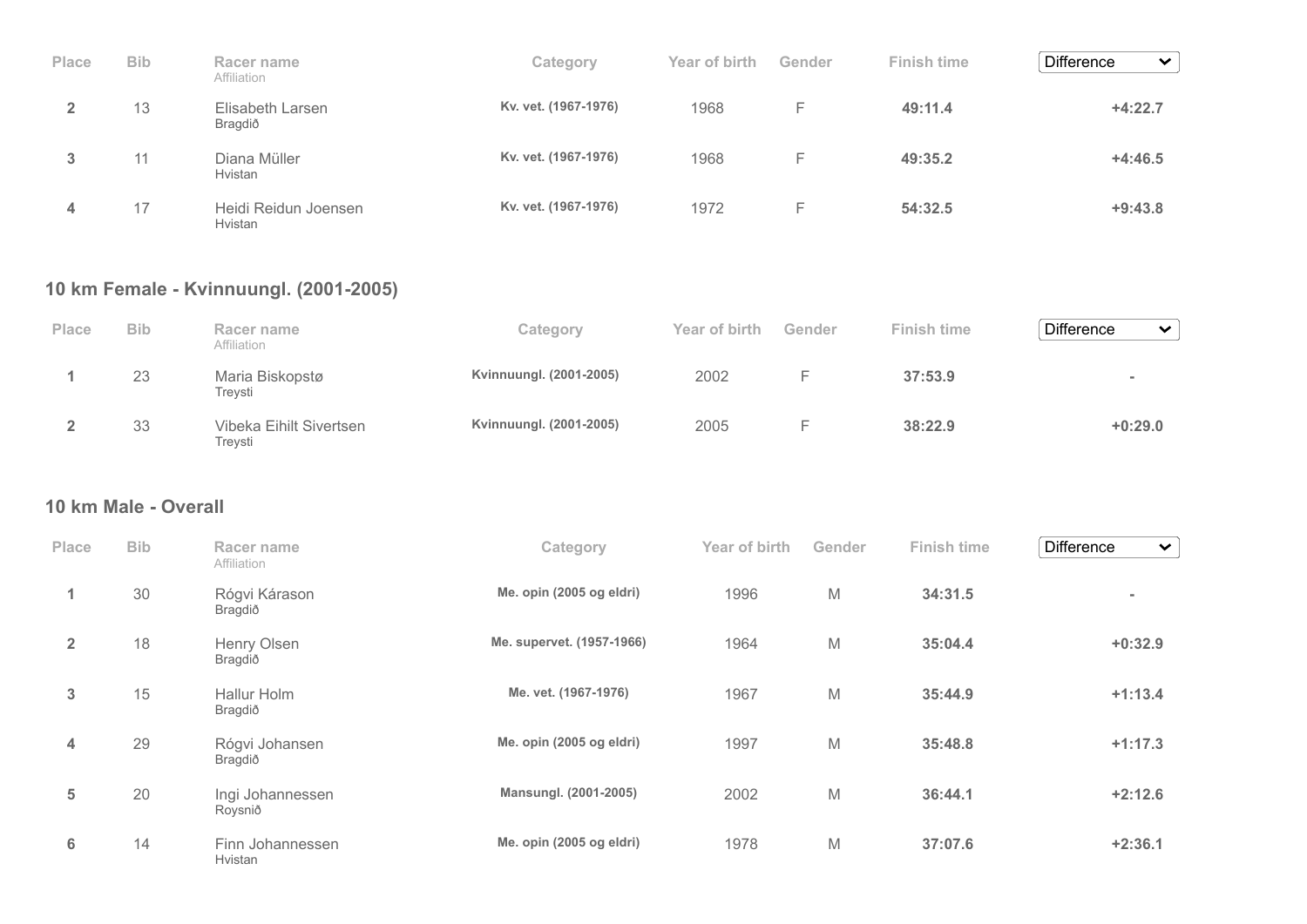| Place          | <b>Bib</b> | Racer name                                    | Category                         | Year of birth | Gender | <b>Finish time</b> | <b>Difference</b><br>$\vee$ |
|----------------|------------|-----------------------------------------------|----------------------------------|---------------|--------|--------------------|-----------------------------|
| $\overline{7}$ | $\sqrt{5}$ | Affiliation<br>Arnfinn Johannessen<br>Roysnið | Me. supervet. (1957-1966)        | 1965          | M      | 37:56.6            | $+3:25.1$                   |
| 8              | 24         | Markus Hvannastein<br>Treysti                 | Me. opin (2005 og eldri)         | 1984          | M      | 39:34.6            | $+5:03.1$                   |
| 9              | $\hbox{9}$ | Borgar Juliusson Biskopstø<br>Treysti         | Me. supervet. (1957-1966)        | 1962          | M      | 40:36.6            | $+6:05.1$                   |
| 10             | $6\,$      | Arni Brattaberg<br>Hvistan                    | Me. opin (2005 og eldri)         | 1977          | M      | 41:04.4            | $+6:32.9$                   |
| 11             | 34         | Kristian Sivertsen<br>Treysti                 | Mansungl. (2001-2005)            | 2004          | M      | 42:12.2            | $+7:40.7$                   |
| 12             | 19         | Hjalti Gunnarstein<br>Bragdið                 | Me. supervet. (1957-1966)        | 1961          | M      | 42:19.7            | $+7:48.2$                   |
| 13             | 27         | Petur Óli Samuelsen<br>Hvistan                | Me. opin (2005 og eldri)         | 1980          | M      | 42:52.2            | $+8:20.7$                   |
| 14             | 31         | Súni Kristiansen<br>Roysnið                   | Me. ultravet. (f.1956 ella fyrr) | 1956          | M      | 44:42.6            | $+10:11.1$                  |
| 15             | 25         | <b>Martin Sivertsen</b><br>Treysti            | Me. vet. (1967-1976)             | 1973          | M      | 51:38.4            | $+17:06.9$                  |

# **10 km Male - Mansungl. (2001-2005)**

| Place | <b>Bib</b> | Racer name<br>Affiliation     | Category              | Year of birth | Gender | <b>Finish time</b> | <b>Difference</b><br>$\checkmark$ |
|-------|------------|-------------------------------|-----------------------|---------------|--------|--------------------|-----------------------------------|
|       | 20         | Ingi Johannessen<br>Rovsnið   | Mansungl. (2001-2005) | 2002          | М      | 36:44.1            | $\equiv$                          |
|       | 34         | Kristian Sivertsen<br>Treysti | Mansungl. (2001-2005) | 2004          | M      | 42:12.2            | $+5:28.1$                         |

# **10 km Male - Me. opin (2005 og eldri)**

| Place | <b>Bib</b> | Racer name  | Category | Year of birth Gender | Finish time | <b>Difference</b> | $\tilde{\phantom{a}}$ |
|-------|------------|-------------|----------|----------------------|-------------|-------------------|-----------------------|
|       |            | Affiliation |          |                      |             |                   |                       |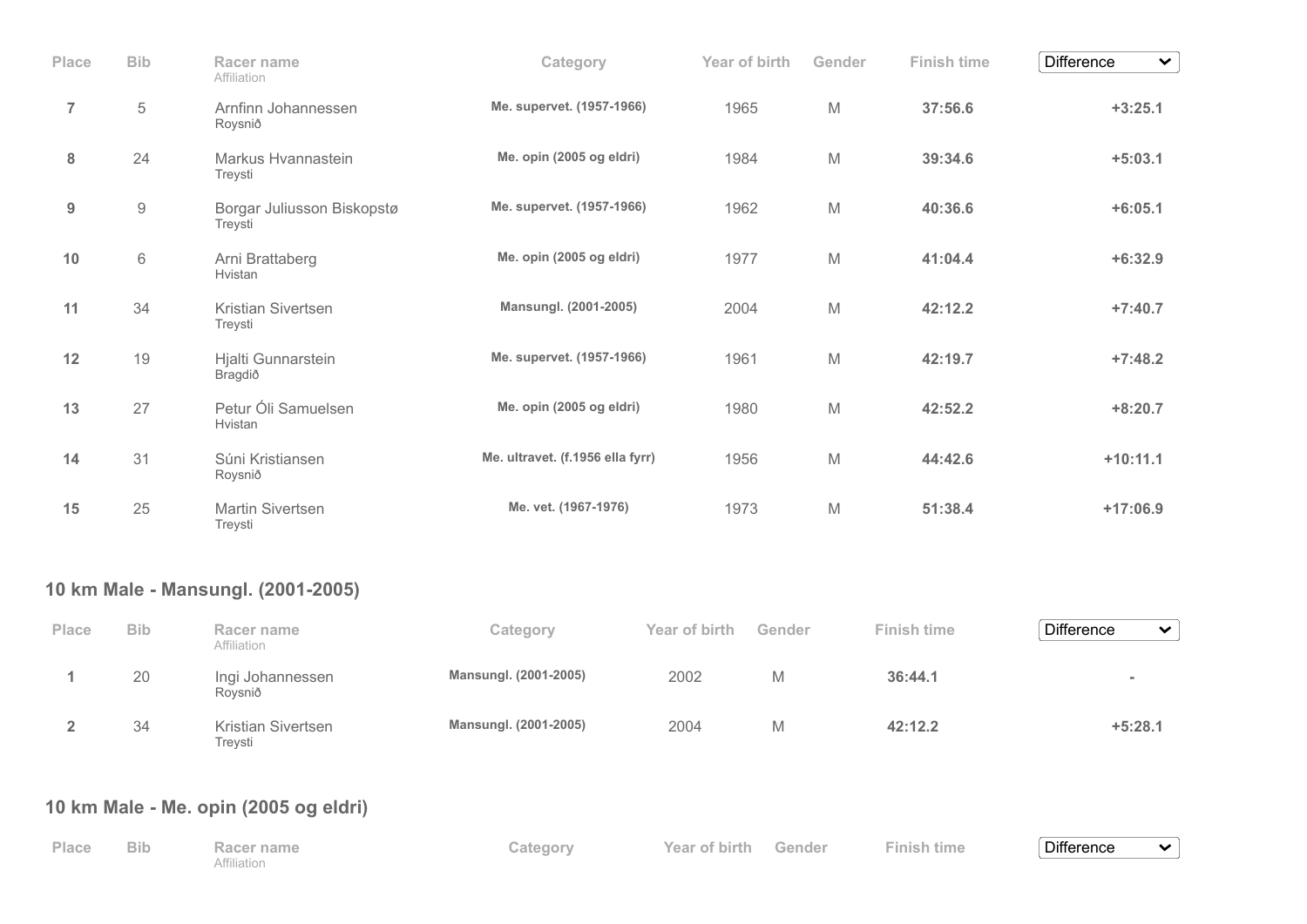| Place          | <b>Bib</b> | Racer name<br>Affiliation      | Category                 | Year of birth | Gender | Finish time | <b>Difference</b><br>$\checkmark$ |
|----------------|------------|--------------------------------|--------------------------|---------------|--------|-------------|-----------------------------------|
| 1              | 30         | Rógvi Kárason<br>Bragdið       | Me. opin (2005 og eldri) | 1996          | M      | 34:31.5     | $\equiv$                          |
| $\overline{2}$ | 29         | Rógvi Johansen<br>Bragdið      | Me. opin (2005 og eldri) | 1997          | M      | 35:48.8     | $+1:17.3$                         |
| 3              | 14         | Finn Johannessen<br>Hvistan    | Me. opin (2005 og eldri) | 1978          | M      | 37:07.6     | $+2:36.1$                         |
| 4              | 24         | Markus Hvannastein<br>Treysti  | Me. opin (2005 og eldri) | 1984          | M      | 39:34.6     | $+5:03.1$                         |
| 5              | 6          | Arni Brattaberg<br>Hvistan     | Me. opin (2005 og eldri) | 1977          | M      | 41:04.4     | $+6:32.9$                         |
| 6              | 27         | Petur Óli Samuelsen<br>Hvistan | Me. opin (2005 og eldri) | 1980          | M      | 42:52.2     | $+8:20.7$                         |

### **10 km Male - Me. supervet. (1957-1966)**

| <b>Place</b>   | <b>Bib</b>     | Racer name<br>Affiliation             | Category                  | Year of birth | Gender | Finish time | <b>Difference</b><br>$\checkmark$ |
|----------------|----------------|---------------------------------------|---------------------------|---------------|--------|-------------|-----------------------------------|
|                | 18             | Henry Olsen<br>Bragdið                | Me. supervet. (1957-1966) | 1964          | M      | 35:04.4     | $\sim$                            |
| $\overline{2}$ | 5              | Arnfinn Johannessen<br>Roysnið        | Me. supervet. (1957-1966) | 1965          | M      | 37:56.6     | $+2:52.2$                         |
| 3              | $\overline{9}$ | Borgar Juliusson Biskopstø<br>Treysti | Me. supervet. (1957-1966) | 1962          | M      | 40:36.6     | $+5:32.2$                         |
| 4              | 19             | Hjalti Gunnarstein<br>Bragdið         | Me. supervet. (1957-1966) | 1961          | M      | 42:19.7     | $+7:15.3$                         |

## **10 km Male - Me. ultravet. (f.1956 ella fyrr)**

| Place | <b>Bib</b> | Racer name<br>Affiliation   | Category                         | Year of birth | Gender | <b>Finish time</b> | <b>Difference</b> | $\checkmark$ |
|-------|------------|-----------------------------|----------------------------------|---------------|--------|--------------------|-------------------|--------------|
|       | 31         | Súni Kristiansen<br>Roysnið | Me. ultravet. (f.1956 ella fyrr) | 1956          |        | 44:42.6            |                   |              |